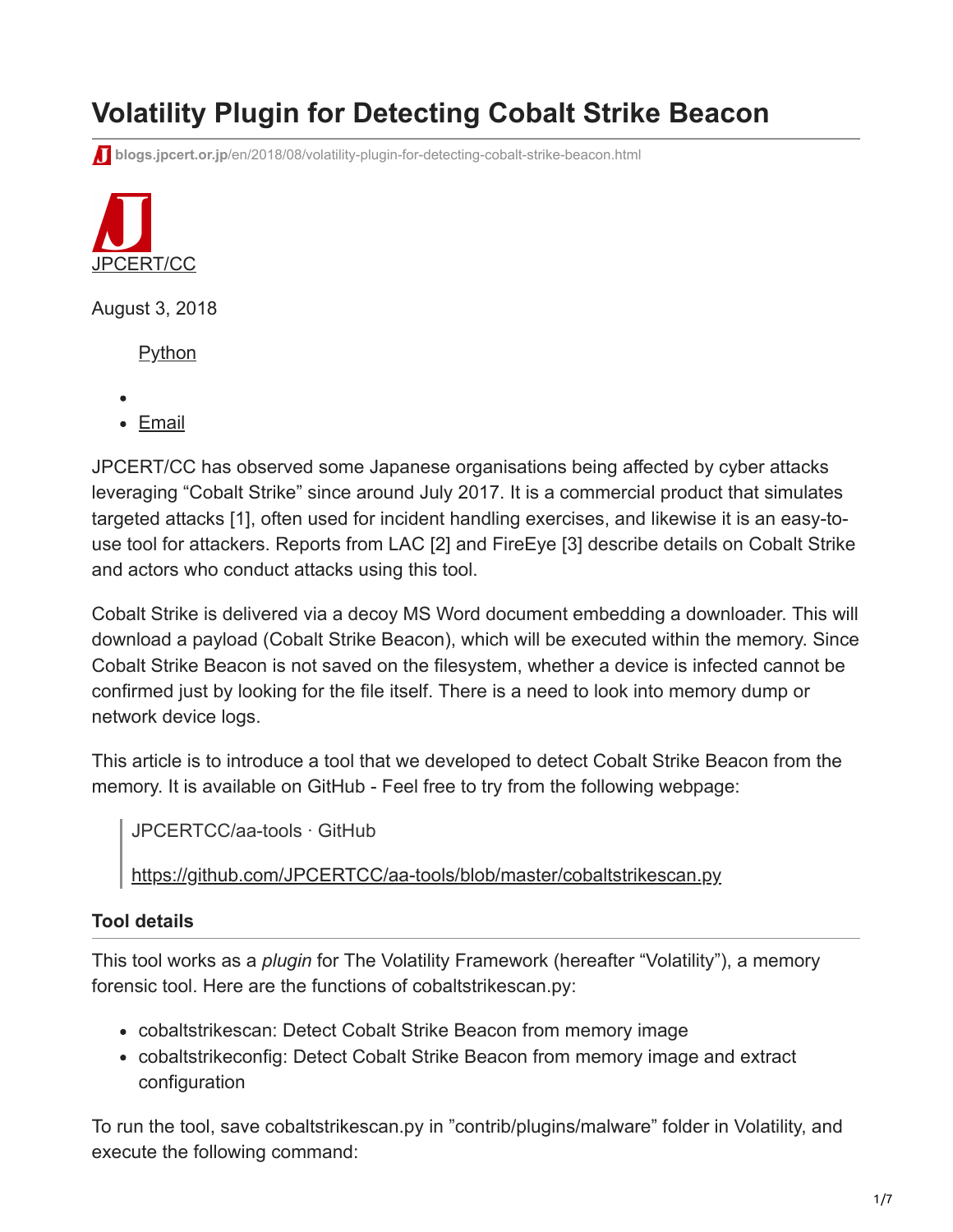\$python vol.py [cobaltstrikescan|cobaltstrikeconfig] –f <memory.image> ––profile= <profile>

Figure 1 shows an example output of cobaltstrikescan. You can see the detected process name (Name) and process ID (PID) indicating where the malware is injected to.

Figure 1: Execution results of cobaltstrikescan

[root@localhost vm]# python vol.py cobaltstrikescan -f mem.image --profile=Win7SP1x64 Volatility Foundation Volatility Framework 2.5 PID Data VA Name powershell.exe 2508 0x0000000005380000

Figure 2 shows an example output of cobalrstrikeconfig. Please refer to Appendix A for configuration details for Cobalt Strike Beacon.

Figure 2: Execution results of cobaltstrikeconfig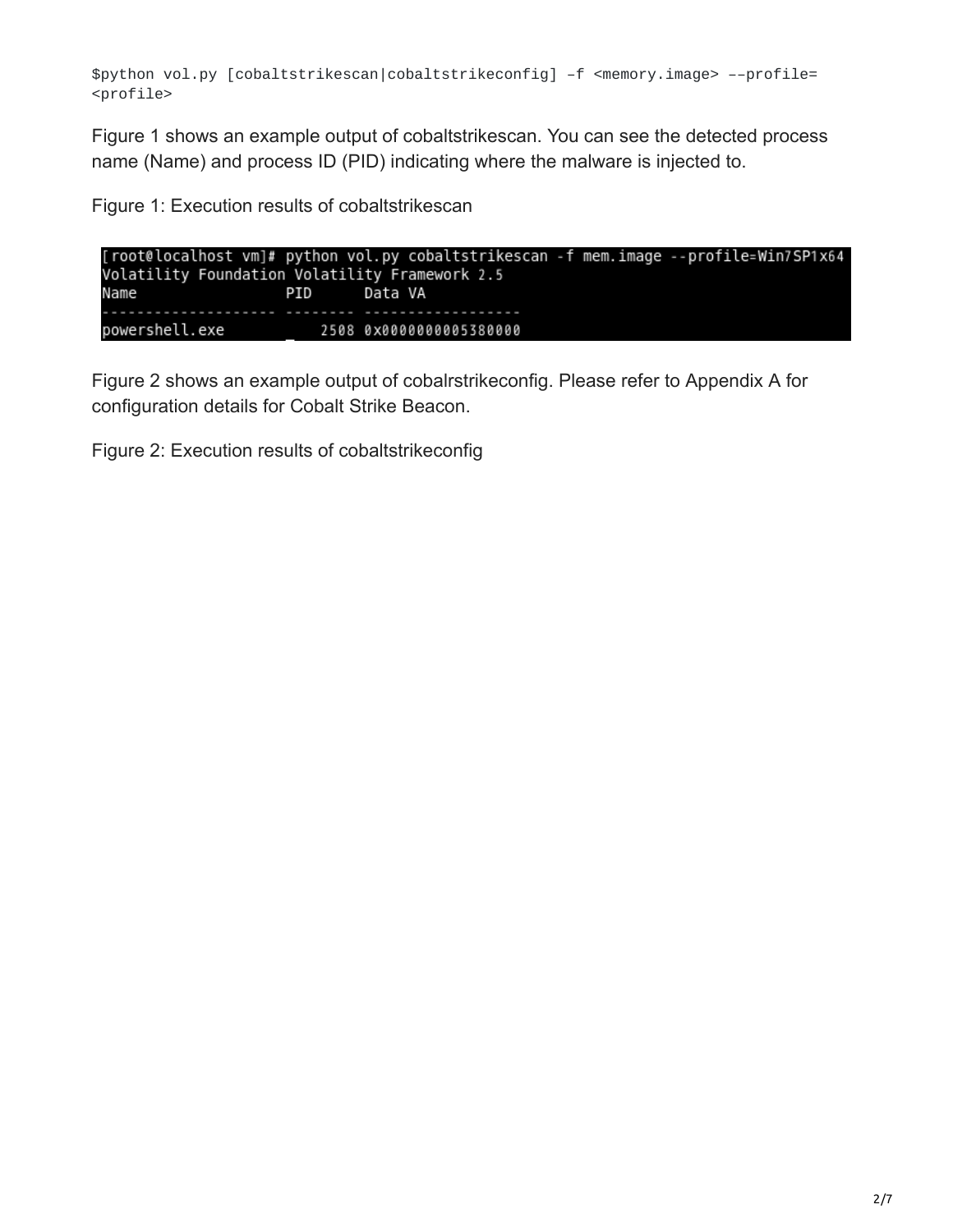|                                                       | [root@localhost vm]# python vol.py cobaltstrikeconfig -f mem.image --profile=Win7SP1x64                                                                                             |
|-------------------------------------------------------|-------------------------------------------------------------------------------------------------------------------------------------------------------------------------------------|
|                                                       | Volatility Foundation Volatility Framework 2.5                                                                                                                                      |
| config addr: 0002F35C                                 |                                                                                                                                                                                     |
|                                                       |                                                                                                                                                                                     |
| Process: powershell.exe (2508)                        |                                                                                                                                                                                     |
|                                                       |                                                                                                                                                                                     |
|                                                       | : 1 (Hybrid HTTP and DNS)                                                                                                                                                           |
| Port                                                  | :80                                                                                                                                                                                 |
| Polling(ms)                                           | : 60000                                                                                                                                                                             |
| Unknown1                                              | : '\x00\x10\x00('                                                                                                                                                                   |
| Jitter                                                | : 0                                                                                                                                                                                 |
| Maxdns                                                | : 255                                                                                                                                                                               |
| Unknown2                                              | : "0\x81\x9f0\r\x06\t*\x86H\x86\xf7\r\x01\x01\x01\x05\x00\x03\x81\x8d\x000\x81\x89\x02\x81\x81\x00\xb3                                                                              |
|                                                       | \x8cK\xdeH.\xc4W\$HnCn\xb2\xf0\xf2\x92\x0f\xfe\x9f\x05\x85\x14\x1e\xe7x\x15\x9d\x96\xe7v[i\xb8_d\xa8*\x8el!\xed\x8c\xe8\xe5S\xe                                                     |
|                                                       |                                                                                                                                                                                     |
| C2Server                                              |                                                                                                                                                                                     |
| UserAgent                                             | : nl01.misaupdate.com,/__utm.gif,nl02.misaupdate.com,/__utm.gif,nl03.misaupdate.com,/__utm.gif<br>: Mozilla/5.0 (compatible; MSIE 10.0; Windows NT 6.2; WOW64; Trident/6.0; MATBJS) |
| HTTP_Method2_Path                                     |                                                                                                                                                                                     |
| Unknown3                                              | : /___utm.gif                                                                                                                                                                       |
|                                                       |                                                                                                                                                                                     |
|                                                       |                                                                                                                                                                                     |
|                                                       |                                                                                                                                                                                     |
|                                                       |                                                                                                                                                                                     |
| Header1                                               | : utmac=UA-2202604-2                                                                                                                                                                |
|                                                       | : utmcn=1                                                                                                                                                                           |
|                                                       | : utmcs=ISO-8859-1                                                                                                                                                                  |
|                                                       | : utmsr=1280x1024                                                                                                                                                                   |
|                                                       | : utmsc=32-bit                                                                                                                                                                      |
|                                                       | : utmul=en-US                                                                                                                                                                       |
|                                                       | : __utma                                                                                                                                                                            |
|                                                       | : utmcc                                                                                                                                                                             |
| Header2                                               | : Content-Type: application/octet-stream                                                                                                                                            |
|                                                       | : $UA - 220$                                                                                                                                                                        |
|                                                       | $: -2$                                                                                                                                                                              |
|                                                       | : utmac                                                                                                                                                                             |
|                                                       | : utmcn=1                                                                                                                                                                           |
|                                                       | : utmcs=ISO-8859-1                                                                                                                                                                  |
|                                                       | : utmsr=1280x1024                                                                                                                                                                   |
|                                                       | : utmsc=32-bit                                                                                                                                                                      |
|                                                       | : utmul=en-US                                                                                                                                                                       |
| Injection_Process                                     | ٠                                                                                                                                                                                   |
| ---<br>PipeName<br>Year                               | : \\%s\pipe\msagent_%x<br>: 0                                                                                                                                                       |
| Month                                                 | : 0                                                                                                                                                                                 |
| Day                                                   | : 0                                                                                                                                                                                 |
| DNS idle                                              | : 0.0.0.0                                                                                                                                                                           |
| DNS_sleep(ms)                                         | : 0                                                                                                                                                                                 |
| Method1                                               | : GET                                                                                                                                                                               |
| Method2                                               | : POST                                                                                                                                                                              |
| Unknown4                                              | : '\x00\x00\x00\x00'                                                                                                                                                                |
|                                                       | : %windir%\syswow64\rundll32.exe                                                                                                                                                    |
| snawnto_x86<br>Spawnto_x86<br>Spawnto_x64<br>Unknown5 | : %windir%\sysnative\rundll32.exe                                                                                                                                                   |
|                                                       | : '\X00\X01'                                                                                                                                                                        |
|                                                       | ٠                                                                                                                                                                                   |
| Proxy_HostName<br>Proxy_UserName                      | ×                                                                                                                                                                                   |
| Proxy_Password                                        | ٠                                                                                                                                                                                   |
| Proxy_AccessType                                      | : 2 (use IE settings)                                                                                                                                                               |
| create_remote_thread : Enable                         |                                                                                                                                                                                     |

#### **In closing**

Actors using Cobalt Strike continue attacks against Japanese organisations. We hope this tool helps detecting the attack in an early stage.

- Takuya Endo

*(Translated by Yukako Uchida)*

#### **Reference**

[1] Strategic Cyber LLC:COBALT STRIKE ADVANCED THREAT TACTICS FOR PANETRATION TESTERS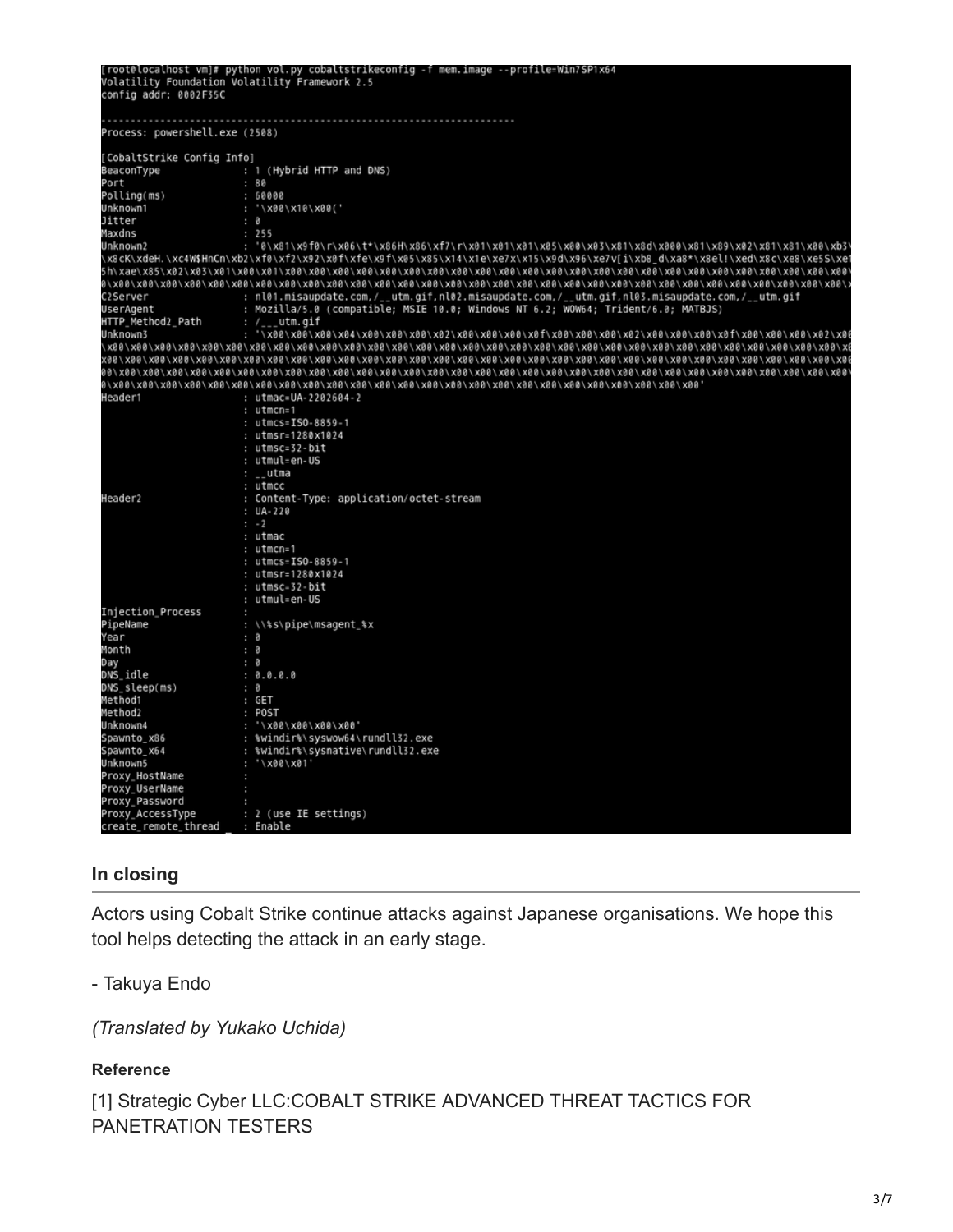[2] LAC: New attacks by APT actors menuPass (APT10) observed (Japanese)

[https://www.lac.co.jp/lacwatch/people/20180521\\_001638.html](https://www.lac.co.jp/lacwatch/people/20180521_001638.html)

[3] FireEye: Privileges and Credentials: Phished at the Request of Counsel

<https://www.fireeye.com/blog/threat-research/2017/06/phished-at-the-request-of-counsel.html>

[4] Cybereason: Operation Cobalt Kitty: A large-scale APT in Asia carried out by the OceanLotus Group

<https://www.cybereason.com/blog/operation-cobalt-kitty-apt>

#### **Appendix A**

Table A: Configuration format

|      | Offset Length  | <b>Description</b>                                     |
|------|----------------|--------------------------------------------------------|
| 0x00 | -2             | index (Refer to Table B)                               |
| 0x02 | $\overline{2}$ | Data length                                            |
|      |                | $1 = 2$ byte, $2 = 4$ byte, $3 =$ as specified in 0x04 |

| 0x04 |                           | Data length |
|------|---------------------------|-------------|
| 0x06 | As specified in 0x04 Data |             |

#### Table B: Configuration

| <b>Offset</b> | <b>Description</b> | <b>Remarks</b>                                        |
|---------------|--------------------|-------------------------------------------------------|
| 0x01          | BeaconType         | 0=HTTP, 1=Hybrid HTTP and DNS, 8=HTTPS                |
| 0x02          | Port number        |                                                       |
| 0x03          | Polling time       |                                                       |
| 0x04          | Unknown            |                                                       |
| 0x05          | <b>Jitter</b>      | Ratio of jitter in polling time (0-99%)               |
| 0x06          | Maxdns             | Maximum length of host name when using<br>DNS (0-255) |
| 0x07          | Unknown            |                                                       |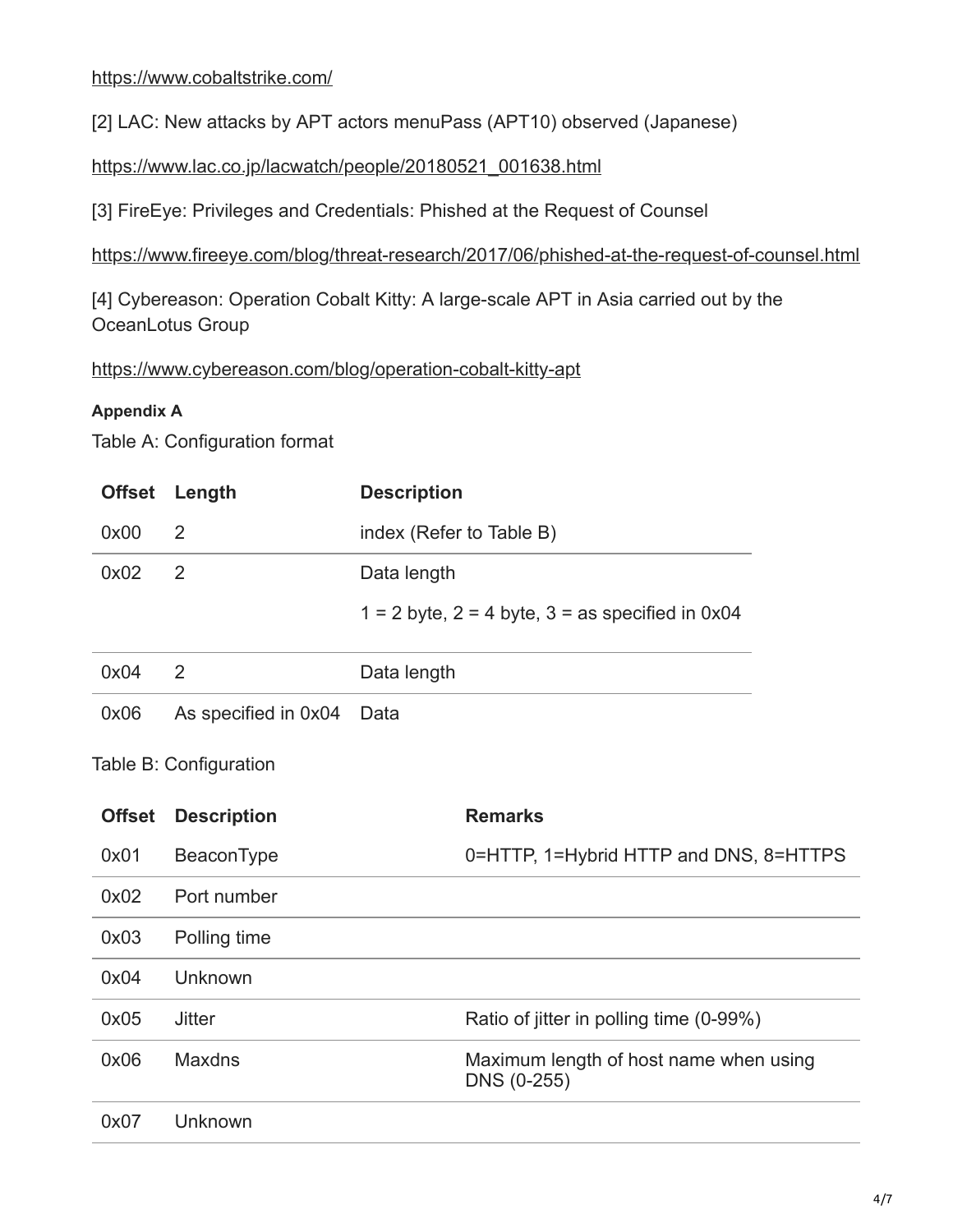| <b>Offset</b> | <b>Description</b>                               | <b>Remarks</b>                                                  |
|---------------|--------------------------------------------------|-----------------------------------------------------------------|
| 0x08          | <b>Destination host</b>                          |                                                                 |
| 0x09          | User agent                                       |                                                                 |
| 0x0a          | Path when communicating<br>HTTP_Header2          |                                                                 |
| 0x0b          | Unknown                                          |                                                                 |
| 0x0c          | HTTP_Header1                                     |                                                                 |
| 0x0d          | HTTP_Header2                                     |                                                                 |
| 0x0e          | Injection process                                |                                                                 |
| 0x0f          | Pipe name                                        |                                                                 |
| 0x10          | Year                                             | Stops operating after the specified date by<br>Year, Month, Day |
| 0x11          | Month                                            |                                                                 |
| 0x12          | Day                                              |                                                                 |
| 0x13          | DNS_idle                                         |                                                                 |
| 0x14          | DNS_Sleep                                        |                                                                 |
| 0x1a          | HTTP Method1                                     |                                                                 |
| 0x1b          | HTTP_Method2                                     |                                                                 |
| 0x1c          | Unknown                                          |                                                                 |
| 0x1d          | Process to inject arbitrary<br>shellcode (32bit) |                                                                 |
| 0x1e          | Process to inject arbitrary<br>shellcode (64bit) |                                                                 |
| 0x1f          | Unknown                                          |                                                                 |
| 0x20          | Proxy server name                                |                                                                 |
| 0x21          | Proxy user name                                  |                                                                 |
| 0x22          | Proxy password                                   |                                                                 |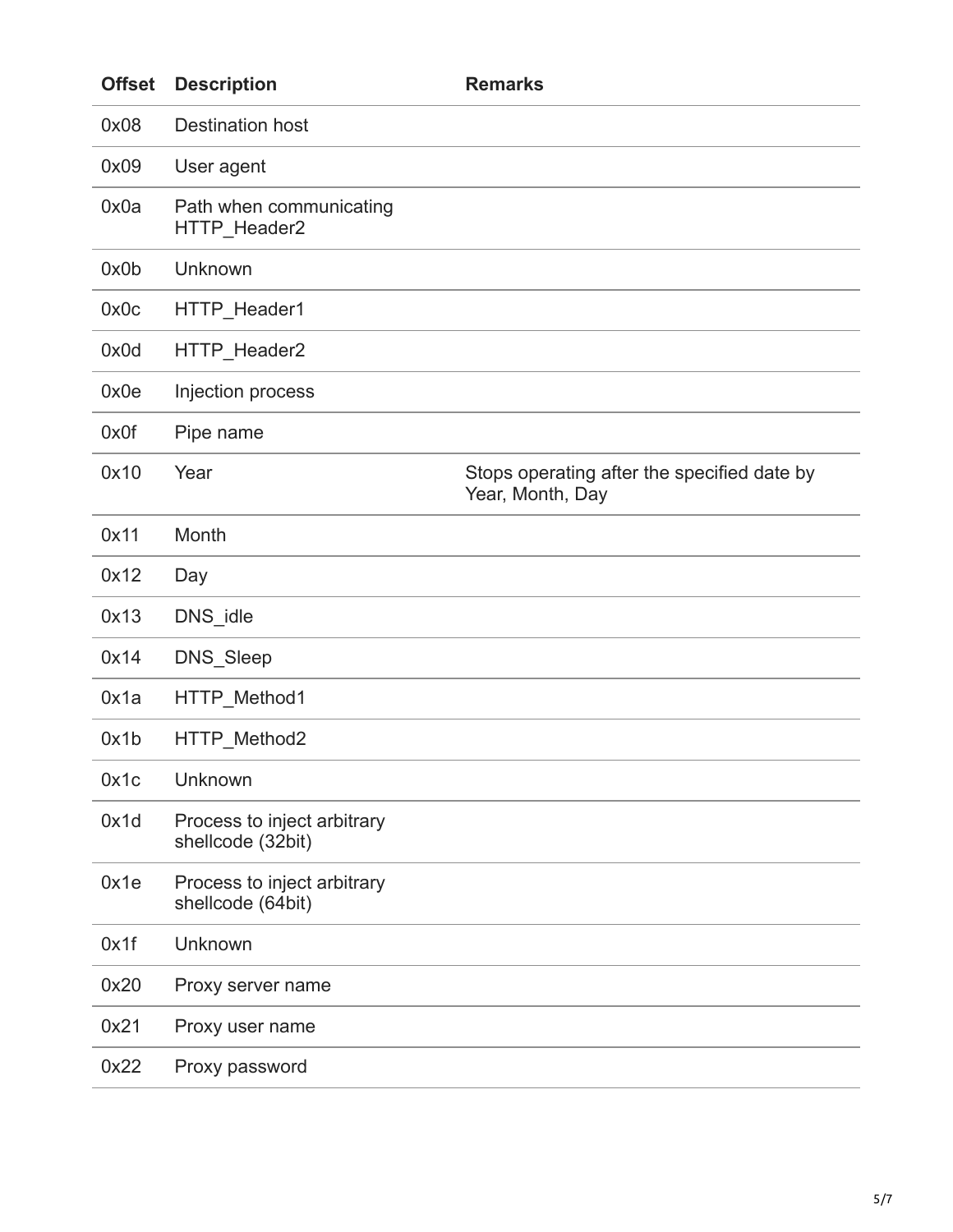| <b>Offset</b> | <b>Description</b>   | <b>Remarks</b>                                               |
|---------------|----------------------|--------------------------------------------------------------|
| 0x23          | AccessType           | $1 = Do$ not use proxy server                                |
|               |                      | $2 = Use IE configuration in the registry$                   |
|               |                      | $4 =$ Connect via proxy server                               |
| 0x24          | create remote thread | Flag whether to allow creating threads in other<br>processes |
| 0x25          | Not in use           |                                                              |
| <b>Email</b>  |                      |                                                              |
| Author        |                      |                                                              |
|               |                      |                                                              |



Please use the below contact form for any inquiries about the article.

Was this page helpful?

0 people found this content helpful.

If you wish to make comments or ask questions, please use this form.

This form is for comments and inquiries. For any questions regarding specific commercial products, please contact the vendor.

please change the setting of your browser to set JavaScript valid. Thank you!

## **Related articles**